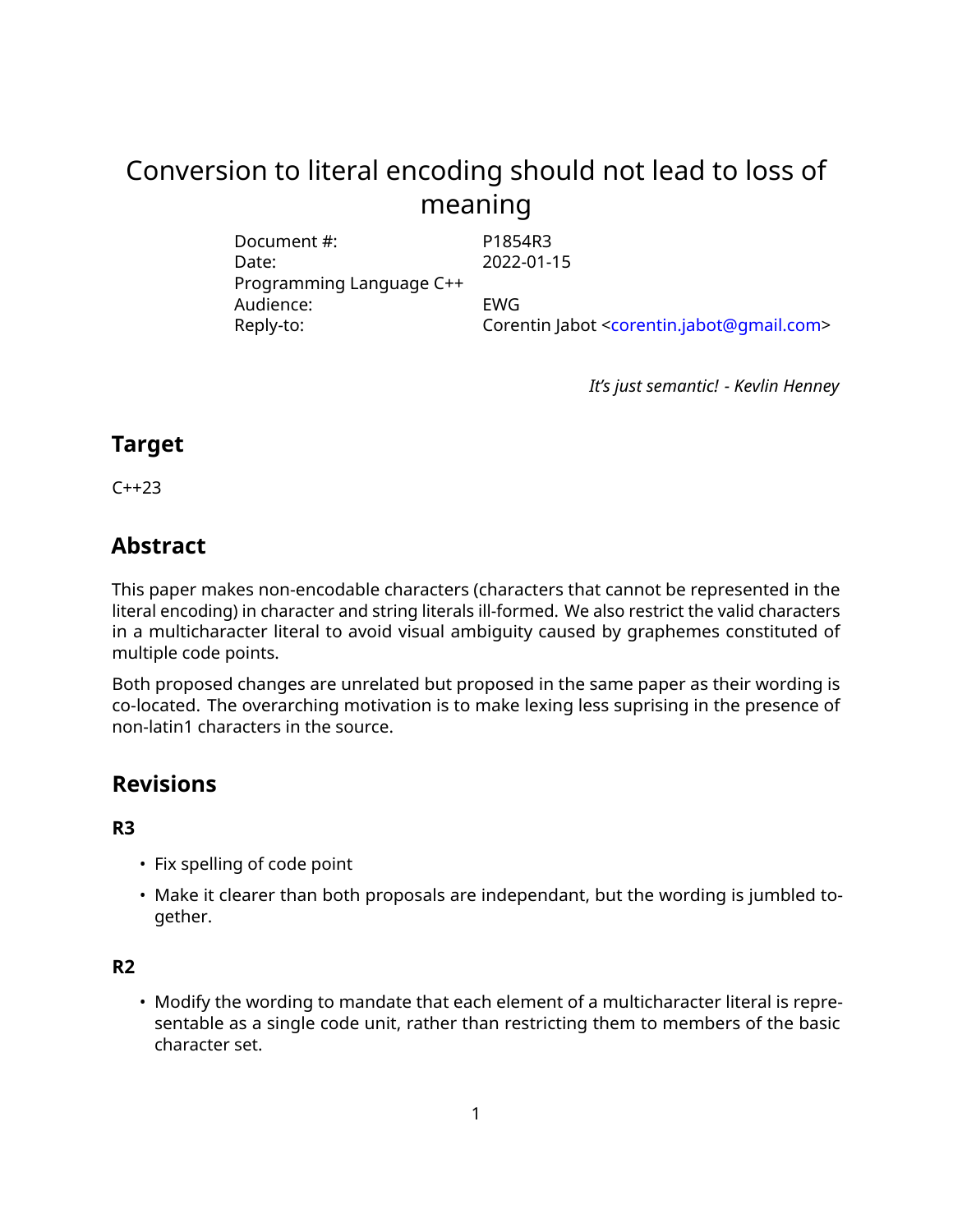• Expand motivation to clarify that multicharacter literals are changed only to avoid visual ambiguities.

**R1**

- Rebase the wording
- Propose to make non-basic characters in multi-characters ill-formed
- Add more motivation.

## **Non-encodable character-literals**

Implementation defined behaviors related to conversion to literal encoding reduce the portability of C++ programs and lead to silently incorrect programs as implementations are allowed to substitute the characters they cannot represent. Strings are text which carries intent and meaning. We believe an implementation should not be able to alter that meaning.

A program should either conserve the same sequence of abstract character as in the source or be ill-formed.

This constitutes a breaking change in the wording, as well as some implementations(MSVC), and matches other existing implementations' behavior.

This is a follow-up to [P2362R3](https://wg21.link/P2362R3) [\[1\]](#page-6-0) and a realization of the plan outlined in [P2178R1](https://wg21.link/P2178R1) [\[2\]](#page-6-1).

### **Impact on the standard and implementations**

- Clang always use UTF-8 to encode narrow literals
- GCC emits a diagnostics

converting to execution character set: Invalid or incomplete multibyte or wide character

• MSVC uses ? as a replacement character. For example, the string "こんにちは" becomes ' ?? ?? ', 00H. MSVC does emits warning for this scenario (enabled by default).

```
<source>(4): warning C4566: character represented by universal-character-name
'\u3053' cannot be represented in the current code page (20127)
<source>(4): warning C4566: character represented by universal-character-name
'\u3093' cannot be represented in the current code page (20127)
<source>(4): warning C4566: character represented by universal-character-name
'\u306B' cannot be represented in the current code page (20127)
<source>(4): warning C4566: character represented by universal-character-name
'\u3061' cannot be represented in the current code page (20127)
<source>(4): warning C4566: character represented by universal-character-name
'\u306F' cannot be represented in the current code page (20127)
```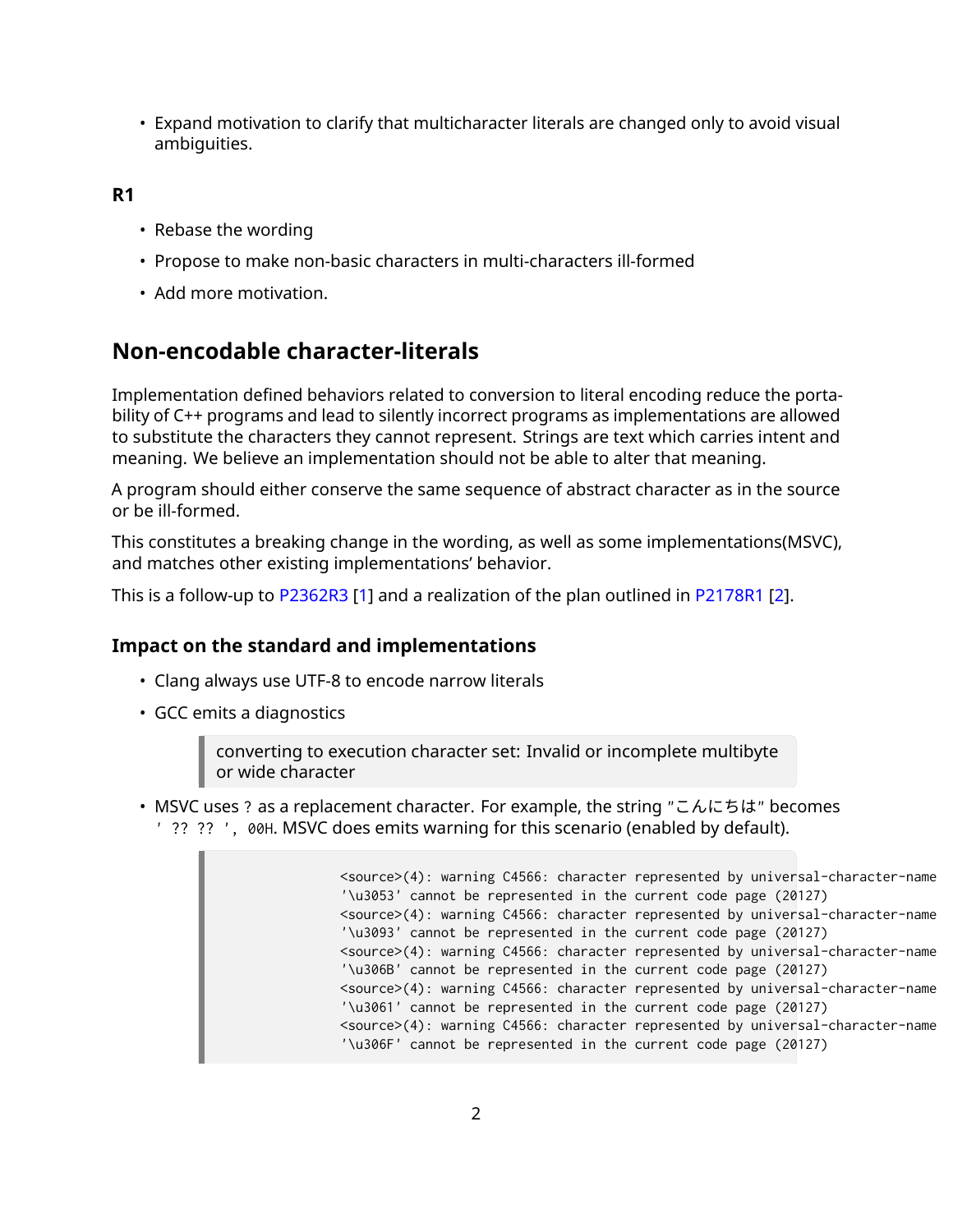

We argue that the code which breaks never matches the developer's intent.

#### **Are we removing a capability?**

- The exact nature of the literal encoding can be observed by a dedicated API [P1885R7](https://wg21.link/P1885R7) [\[3\]](#page-6-2), and in general, the relying on non-encodable characters to detect the literal encoding is non-portable as it can only work on windows. It is also very difficult to use such clever tricks in a way that has no false positives or false negatives.
- ? can be inserted in string and character literals.
- u8 strings can be used portably.
- If the code's author does not care about the content of a string being preserved, then presumably that character can be removed.

#### **Impact on C**

This makes a behavior that is implementation-defined in C ill-formed in C++. GCC exposes the same behavior (the one proposed by this paper) in all language modes.

## **Multi character literals**

Narrow multicharacter literals such as 'intl' are widely used. We are not proposing to remove them. However, grapheme clusters - for example, 'é' (e, ACUTE ACCENT) - read as single characters. A multicharacter literal can be visually indistinguishable from a character literal, leading to the accidental creation of multicharacter literals. This is the same issue described for wide literals in [P2362R3](https://wg21.link/P2362R3) [\[1\]](#page-6-0).

Unlike what we proposed for wide-literals, we can't make all the multi-characters literals ill-formed. Instead, we propose that multi-characters literals can only contain characters representable as a single code unit.

This has two benefits

- It excludes all combining characters or characters that do not constitute a full grapheme. That takes care of the visual ambiguity.
- It makes multi-characters literals slightly less confusing as it is difficult to imagine how multiple code points over 0x80 could be stuffed into an int in any sensible way.

And indeed, the documentation of GCC shows that code points that do not fit in a single byte are not preserved but instead truncated.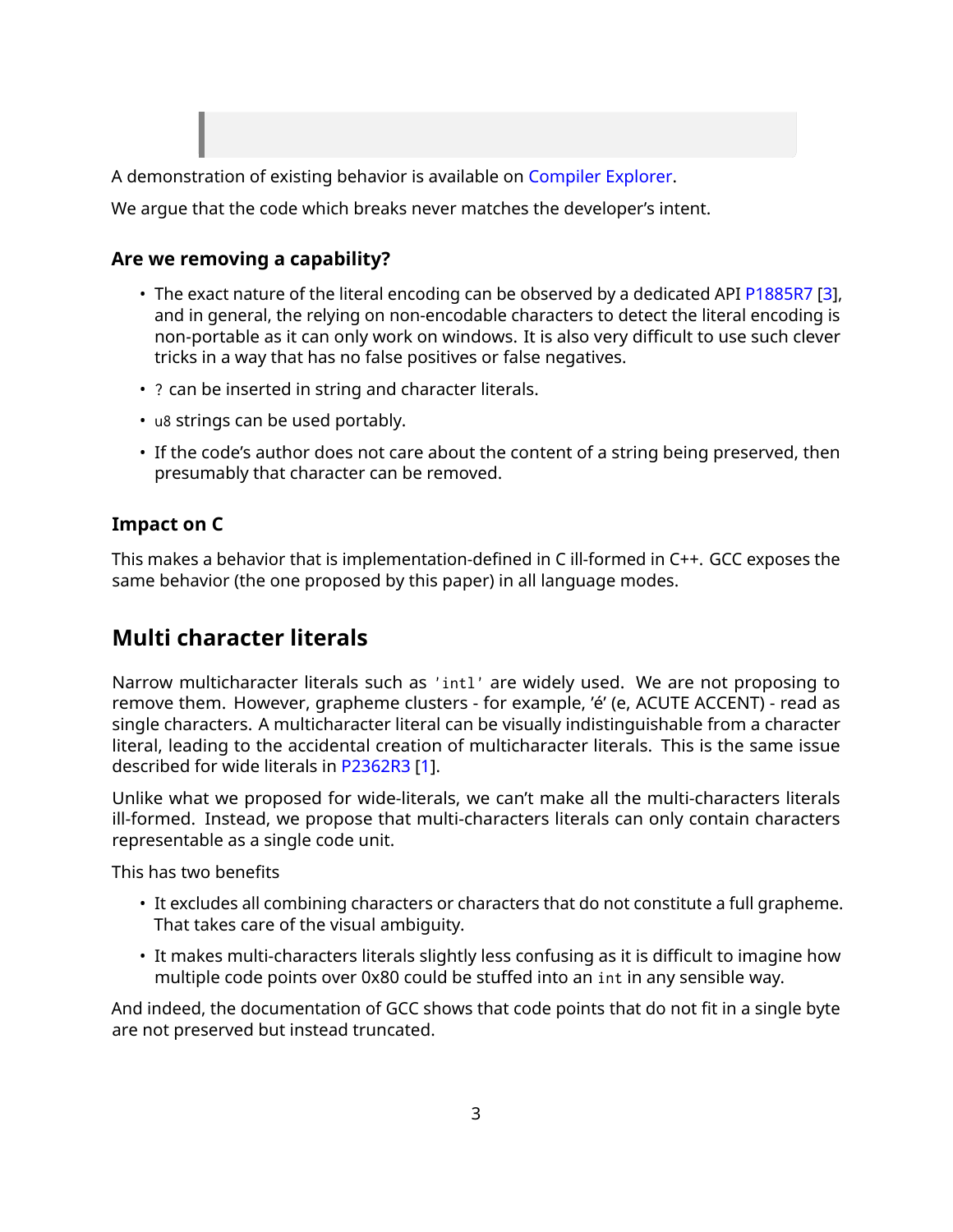The compiler evaluates a multicharacter character constant a character at a time, shifting the previous value left by the number of bits per target character and then or-ing in the bit-pattern of the new character truncated to the width of a target character. The final bit-pattern is given type int, and is therefore signed, regardless of whether single characters are signed or not. If there are more characters in the constant than would fit in the target int the compiler issues a warning, and the excess leading characters are ignored. For example, 'ab' for a target with an 8-bit char would be interpreted as (int) ((unsigned char) 'a'  $*$  256 + (unsigned char) 'b'), and  $\lambda$ 234a' as (int) ((unsigned char)  $'\234'$  256 + (unsigned char) 'a').

Because this proposal only cares about visual ambiguities between character literal and multicharacter literals, we do not propose to make any escape sequences in multicharacter literal ill-formed (the number of escape sequences in a multicharacter or character literal is visually identifiable).

It is likely that escape sequences in multicharacter literals are in the general case non-sensible but given the implementation-defined nature of multicharacter literals, we do not think there is value in adding further restriction; our only goal is for users to accidentally introduce them.

#### **Alternatives considered**

We considered

- Restricting elements of multi-characters literals to elements of the basic translation set. However, that would exclude \$ and @.
- Restricting elements of multi-characters literals to U+0000-U+007F.

These solutions are virtually isomorphic (given that characters in these ranges are visually distinguishable). However, restricting encodability by a single unit is arguably the more direct expression of intent.

#### **Impact on the standard and implementations**

GCC, Clang ICC(EDG) emit a warning for any multi-characters literals in general. They also emit a warning when the computed value exceeds the size of int.

No compiler emits a warning for non-encodable characters in multicharacter literals. Because this feature cannot produce a sensible result, we do not think its removal would affect users.

## **Feature macro**

No feature macro is proposed because the transformation to characters literals and string literals is not observable by the program.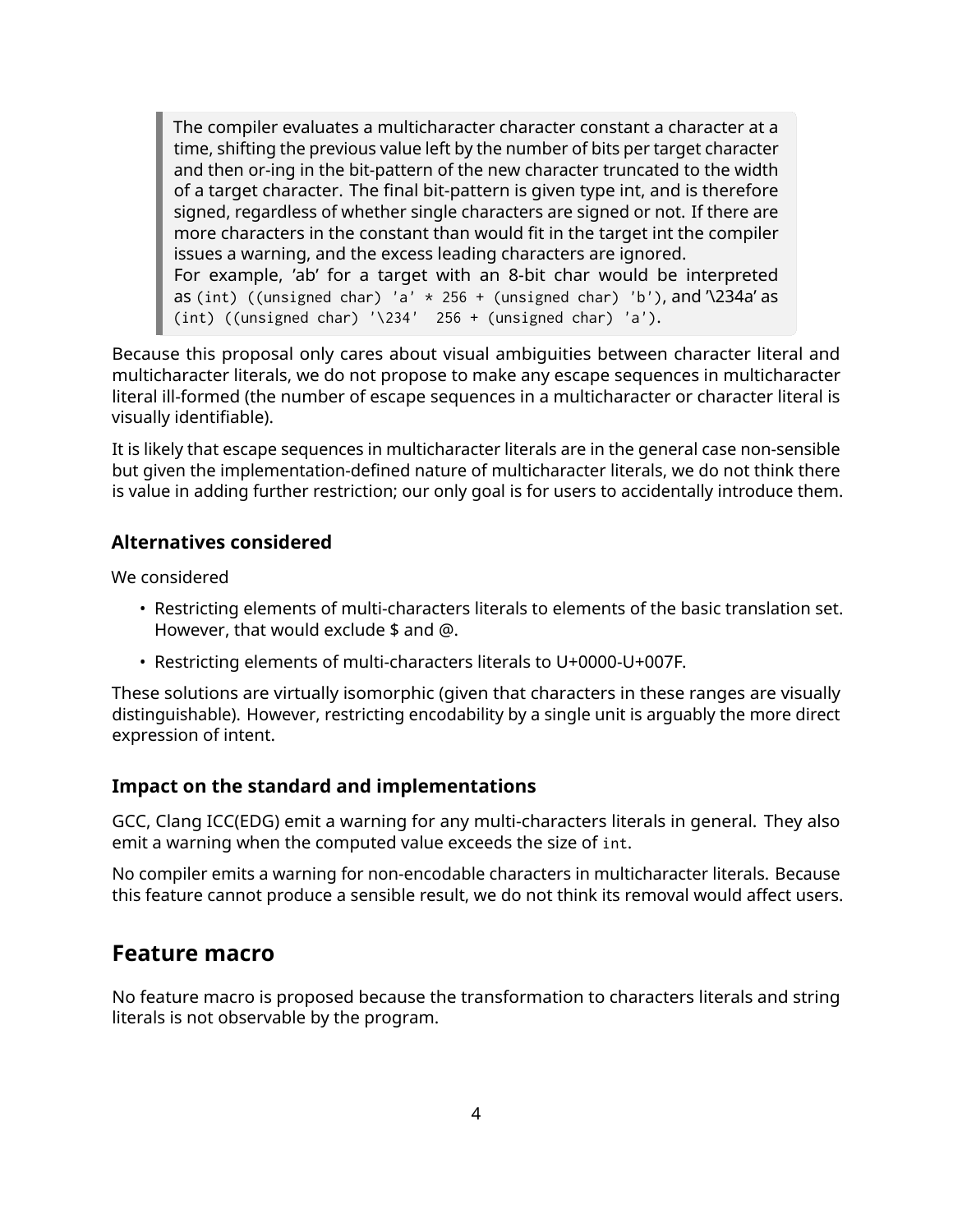## **Proposed wording**

[Editor's note: The <u>Magenta text with blue squiggly lines</u> correspond to wording previously removed by [P2362R3](https://wg21.link/P2362R3) [\[1\]](#page-6-0). This wording should stay removed.]

#### **?Character literals Character literals Character literals Character literals**

A *non-encodable character literal* is a *character-literal* whose *c-char-sequence* consists of a single *c-char* that is not a *numeric-escape-sequence* and that specifies a character that either lacks representation in the literal's associated character encoding or that cannot be encoded as a single code unit. A *multicharacter literal* is a *character-literal* whose *c-char-sequence* consists of more than one *c-char*. A multicharacter literal shall not have an *encoding-prefix*. If a multicharacter literal contains a *basic-c-char* that is not encodable as a single code unit in the ordinary literal encoding, the program is ill-formed.

The *encoding-prefix* of a non-encodable character literal or a multicharacter literal shall be absent o<u>r L</u>.

Such *character-literal*s Multicharacter literals are conditionally-supported.

The kind of a *character-literal*, its type, and its associated character encoding are determined by its *encoding-prefix* and its *c-char-sequence* as defined by [lex.ccon.literal]. The special cases for non-encodable character literals and multicharacter literals take precedence over <mark>the</mark>ir respective base kinds.

[*Note: T*he associated character encoding for ordinary <u>and wide</u> character literals determines encodability, but does not determine the value of non-encodable ordinary <u>or wide</u> character literals or ordinary or wide multicharacter literals. The examples in [lex.ccon.literal] for nonencodable ordinary <u>and wide</u> character literals assume that the specified character lacks representation in the execution character set <u>or execution wide-character set, respectively</u>, or that encoding it would require more than one code unit. *— end note* ]

| Encoding | Kind                                     | Type     | Associated char-   | Example              |
|----------|------------------------------------------|----------|--------------------|----------------------|
| prefix   |                                          |          | acter encoding     |                      |
| none     | ordinary character literal               | char     | encoding of        | $'$ v $'$            |
|          | non-encodable ordinary character literal | int      | the execution      | "\U0001F525"         |
|          | ordinary multicharacter literal          | int      | character set      | 'abcd'               |
|          | wide character literal                   | wchar_t  | encoding of        | L'w'                 |
|          | non-encodable wide character literal     | wchart   | the execution      | L'\U0001F32A'        |
|          | wide multicharacter literal              | wchart   | wide-character set | $\frac{L'}{L}$ abcd' |
| u8       | UTF-8 character literal                  | char8_t  | UTF-8              | u8'x'                |
| <u>u</u> | UTF-16 character literal                 | char16_t | <b>UTF-16</b>      | u'y'                 |
| U        | UTF-32 character literal                 | char32_t | <b>UTF-32</b>      | U'z'                 |

#### Table 1: Character literals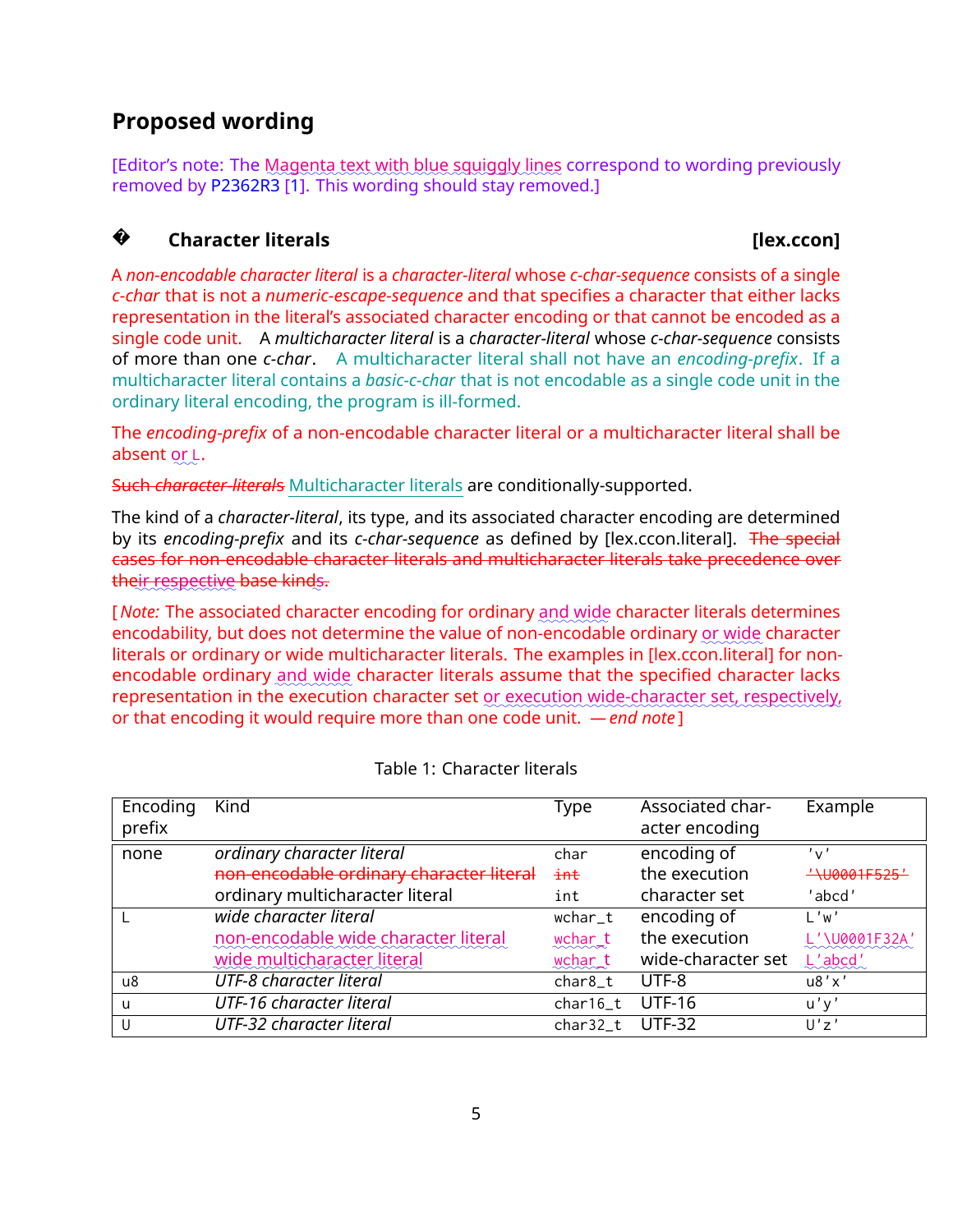In translation phase 4, the value of a *character-literal* is determined using the range of representable values of the *character-literal*'s type in translation phase 7. A non-encodable character literal or a multicharacter literal has an implementation-defined value. The value of any other kind of *character-literal* is determined as follows:

- A *character-literal* with a *c-char-sequence* consisting of a single *basic-c-char*, *simple-escapesequence*, or *universal-character-name* is the code unit value of the specified character as encoded in the literal's associated character encoding. **[Note:** If the specified character lacks representation in the literal's associated character encoding or if it cannot be encoded as a single code unit, then the literal is a non-encodable character literal ill-formed. - end notel
- A *character-literal* with a *c-char-sequence* consisting of a single *numeric-escape-sequence* that specifies an integer value *v* has a value as follows:
	- **–** If *v* does not exceed the range of representable values of the *character-literal*'s type, then the value is *v*.
	- **–** Otherwise, if the *character-literal*'s *encoding-prefix* is absent or L, and *v* does not exceed the range of representable values of the corresponding unsigned type for the underlying type of the *character-literal*'s type, then the value is the unique value of the *character-literal'*s type <sub>T</sub> that is congruent to  $v$  modulo  $2^N$ , where  $N$  is the width of T.
	- **–** Otherwise, the *character-literal* is ill-formed.
- A *character-literal* with a *c-char-sequence* consisting of a single *conditional-escape-sequence* is conditionally-supported and has an implementation-defined value.



#### **String literals contract to the contract of the contract of the contract of the contract of the contract of the contract of the contract of the contract of the contract of the contract of the contract of the contract of**

String literal objects are initialized with the sequence of code unit values corresponding to the *string-literal*'s sequence of *s-char* s (for a non-raw string literal) and *r-char* s (for a raw string literal) in order as follows:

- The sequence of characters denoted by each contiguous sequence of *basics-char* s, *r-char* s, *simple-escape-sequence* s, and *universal-character-name* s is encoded to a code unit sequence using the *string-literal*'s associated character encoding. If a character lacks representation in the associated character encoding, then : the *string-literal* is ill-formed.
	- **–** If the *string-literal*'s *encoding-prefix* is absent or L, then the *string-literal* is conditionally-supported and an implementation-defined code unit sequence is encoded.
	- **–** Otherwise, the *string-literal* is ill-formed.

When encoding a stateful character encoding, implementations should encode the first such sequence beginning with the initial encoding state and encode subsequent sequences beginning with the final encoding state of the